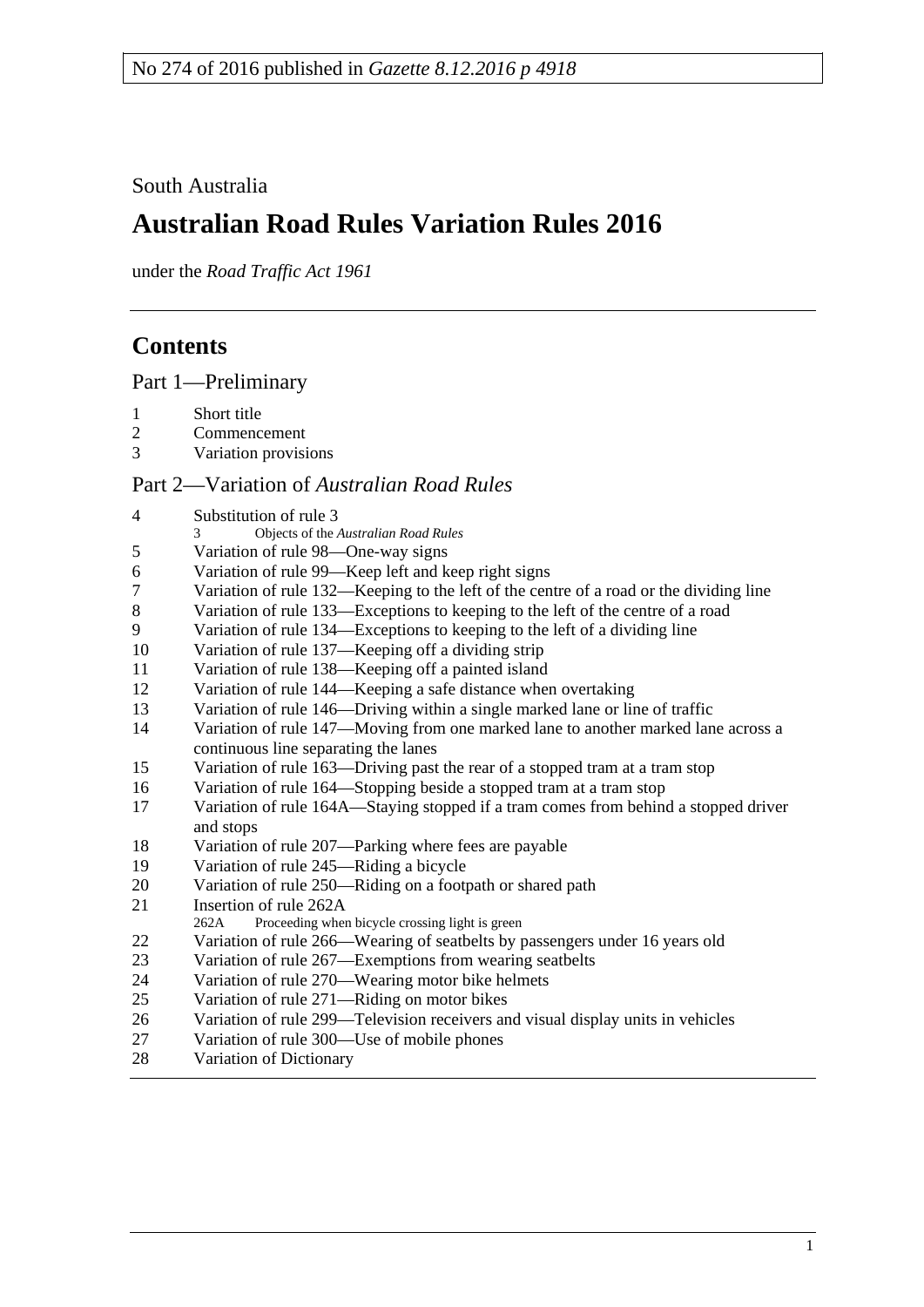# <span id="page-1-0"></span>**Part 1—Preliminary**

# <span id="page-1-1"></span>**1—Short title**

These rules may be cited as the *[Australian Road Rules Variation Rules](http://www.legislation.sa.gov.au/index.aspx?action=legref&type=subordleg&legtitle=Australian%20Road%20Rules%20Variation%20Rules%202016) 2016*.

### <span id="page-1-2"></span>**2—Commencement**

These rules come into operation on the day on which they are made.

# <span id="page-1-3"></span>**3—Variation provisions**

In these rules, a provision under a heading referring to the variation of specified rules varies the rules so specified.

# <span id="page-1-4"></span>**Part 2—Variation of** *Australian Road Rules*

# <span id="page-1-5"></span>**4—Substitution of rule 3**

Rule 3—delete rule 3 and substitute:

# **3—Objects of the** *Australian Road Rules*

The objects of the *[Australian Road Rules](http://www.legislation.sa.gov.au/index.aspx?action=legref&type=act&legtitle=Australian%20Road%20Rules)* are to—

- (a) provide uniform rules across Australia for all road users; and
- (b) specify behaviour for all road users that supports the safe and efficient use of roads in Australia.

# <span id="page-1-6"></span>**5—Variation of rule 98—One-way signs**

- (1) Rule 98(3)(a) and (b)—delete paragraphs (a) and (b) and substitute:
	- (a) is riding on a bicycle path, footpath, nature strip, separated footpath or shared path adjacent to the length of road; and
	- (b) is permitted to ride on the bicycle path, footpath, nature strip, separated footpath or shared path under the *[Australian Road Rules](http://www.legislation.sa.gov.au/index.aspx?action=legref&type=act&legtitle=Australian%20Road%20Rules)* or another law of this jurisdiction.
- (2) Rule 98(3), note—after "dictionary" insert:

, *bicycle path* and *separated footpath* are defined in rule 239,

# <span id="page-1-7"></span>**6—Variation of rule 99—Keep left and keep right signs**

- (1) Rule 99(3)(a) and (b)—delete paragraphs (a) and (b) and substitute:
	- (a) is riding on a bicycle path, footpath, nature strip, separated footpath or shared path; and
	- (b) is permitted to ride on the bicycle path, footpath, nature strip, separated footpath or shared path under the *[Australian Road Rules](http://www.legislation.sa.gov.au/index.aspx?action=legref&type=act&legtitle=Australian%20Road%20Rules)* or another law of this jurisdiction.
- (2) Rule 99(3), note—after "dictionary" insert:

# , *bicycle path* and *separated footpath* are defined in rule 239,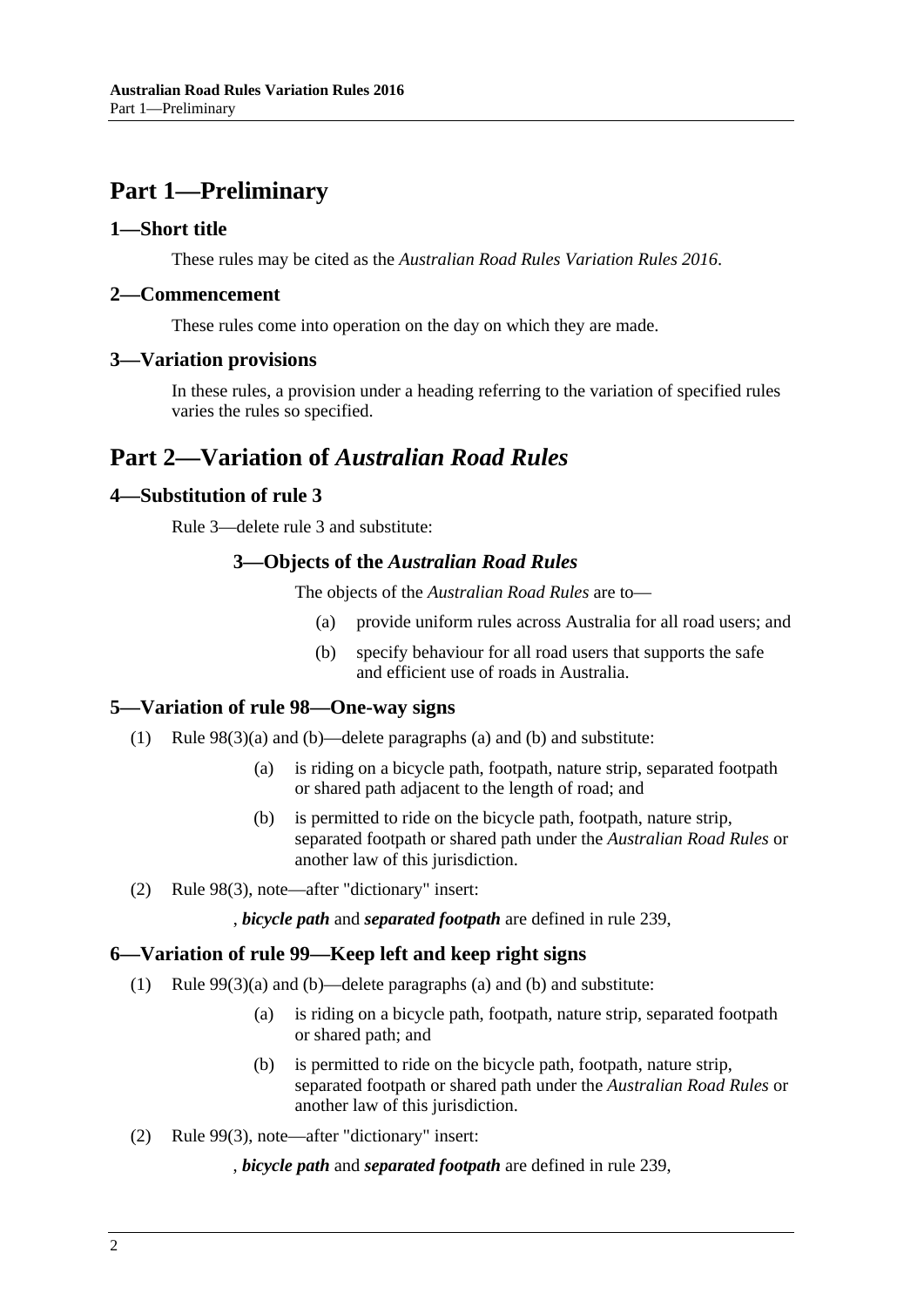# <span id="page-2-0"></span>**7—Variation of rule 132—Keeping to the left of the centre of a road or the dividing line**

(1) Rule 132(1)—before note 1 insert:

#### **SA NOTE—**

For South Australia, see regulation 11B of the *[Road Traffic \(Road](http://www.legislation.sa.gov.au/index.aspx?action=legref&type=act&legtitle=Road%20Traffic%20(Road%20Rules%E2%80%94Ancillary%20and%20Miscellaneous%20Provisions)%20Regulations%202014)  [Rules—Ancillary and Miscellaneous Provisions\) Regulations](http://www.legislation.sa.gov.au/index.aspx?action=legref&type=act&legtitle=Road%20Traffic%20(Road%20Rules%E2%80%94Ancillary%20and%20Miscellaneous%20Provisions)%20Regulations%202014) 2014*.

(2) Rule 132(2)—before the note insert:

#### **SA NOTE—**

For South Australia, see regulation 11B of the *[Road Traffic \(Road](http://www.legislation.sa.gov.au/index.aspx?action=legref&type=act&legtitle=Road%20Traffic%20(Road%20Rules%E2%80%94Ancillary%20and%20Miscellaneous%20Provisions)%20Regulations%202014)  [Rules—Ancillary and Miscellaneous Provisions\) Regulations](http://www.legislation.sa.gov.au/index.aspx?action=legref&type=act&legtitle=Road%20Traffic%20(Road%20Rules%E2%80%94Ancillary%20and%20Miscellaneous%20Provisions)%20Regulations%202014) 2014*.

### <span id="page-2-1"></span>**8—Variation of rule 133—Exceptions to keeping to the left of the centre of a road**

Rule 133—at the end of the rule insert:

#### **SA NOTE—**

For South Australia, see regulation 11B of the *[Road Traffic \(Road](http://www.legislation.sa.gov.au/index.aspx?action=legref&type=act&legtitle=Road%20Traffic%20(Road%20Rules%E2%80%94Ancillary%20and%20Miscellaneous%20Provisions)%20Regulations%202014)  [Rules—Ancillary and Miscellaneous Provisions\) Regulations](http://www.legislation.sa.gov.au/index.aspx?action=legref&type=act&legtitle=Road%20Traffic%20(Road%20Rules%E2%80%94Ancillary%20and%20Miscellaneous%20Provisions)%20Regulations%202014) 2014*.

### <span id="page-2-2"></span>**9—Variation of rule 134—Exceptions to keeping to the left of a dividing line**

Rule 134—after subrule (3), including the notes, (but before the examples) insert:

#### **SA NOTE—**

For South Australia, see regulation 11B of the *[Road Traffic \(Road](http://www.legislation.sa.gov.au/index.aspx?action=legref&type=act&legtitle=Road%20Traffic%20(Road%20Rules%E2%80%94Ancillary%20and%20Miscellaneous%20Provisions)%20Regulations%202014)  [Rules—Ancillary and Miscellaneous Provisions\) Regulations](http://www.legislation.sa.gov.au/index.aspx?action=legref&type=act&legtitle=Road%20Traffic%20(Road%20Rules%E2%80%94Ancillary%20and%20Miscellaneous%20Provisions)%20Regulations%202014) 2014*.

### <span id="page-2-3"></span>**10—Variation of rule 137—Keeping off a dividing strip**

Rule 137(1)—before note 1 insert:

#### **SA NOTE—**

For South Australia, see regulation 11B of the *[Road Traffic \(Road](http://www.legislation.sa.gov.au/index.aspx?action=legref&type=act&legtitle=Road%20Traffic%20(Road%20Rules%E2%80%94Ancillary%20and%20Miscellaneous%20Provisions)%20Regulations%202014)  [Rules—Ancillary and Miscellaneous Provisions\) Regulations](http://www.legislation.sa.gov.au/index.aspx?action=legref&type=act&legtitle=Road%20Traffic%20(Road%20Rules%E2%80%94Ancillary%20and%20Miscellaneous%20Provisions)%20Regulations%202014) 2014*.

### <span id="page-2-4"></span>**11—Variation of rule 138—Keeping off a painted island**

Rule 138(1)—before note 1 insert:

#### **SA NOTE—**

For South Australia, see regulation 11B of the *[Road Traffic \(Road](http://www.legislation.sa.gov.au/index.aspx?action=legref&type=act&legtitle=Road%20Traffic%20(Road%20Rules%E2%80%94Ancillary%20and%20Miscellaneous%20Provisions)%20Regulations%202014)  [Rules—Ancillary and Miscellaneous Provisions\) Regulations](http://www.legislation.sa.gov.au/index.aspx?action=legref&type=act&legtitle=Road%20Traffic%20(Road%20Rules%E2%80%94Ancillary%20and%20Miscellaneous%20Provisions)%20Regulations%202014) 2014*.

#### <span id="page-2-5"></span>**12—Variation of rule 144—Keeping a safe distance when overtaking**

Rule 144—before the note insert:

#### **SA NOTE—**

For South Australia, in addition to this rule, see regulation 11A of the *[Road](http://www.legislation.sa.gov.au/index.aspx?action=legref&type=act&legtitle=Road%20Traffic%20(Road%20Rules%E2%80%94Ancillary%20and%20Miscellaneous%20Provisions)%20Regulations%202014)  [Traffic \(Road Rules—Ancillary and Miscellaneous Provisions\)](http://www.legislation.sa.gov.au/index.aspx?action=legref&type=act&legtitle=Road%20Traffic%20(Road%20Rules%E2%80%94Ancillary%20and%20Miscellaneous%20Provisions)%20Regulations%202014)  [Regulations](http://www.legislation.sa.gov.au/index.aspx?action=legref&type=act&legtitle=Road%20Traffic%20(Road%20Rules%E2%80%94Ancillary%20and%20Miscellaneous%20Provisions)%20Regulations%202014) 2014*.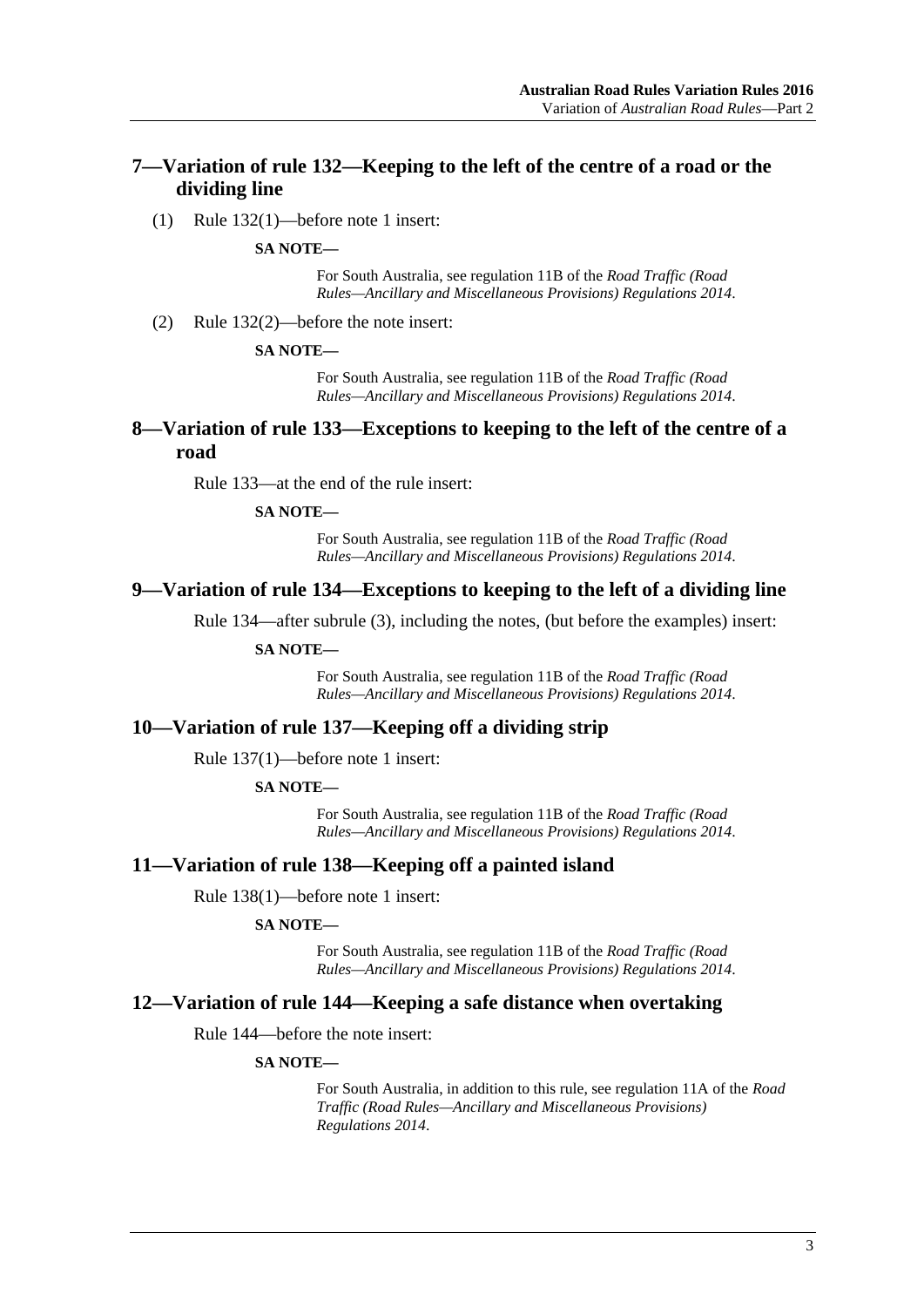# <span id="page-3-0"></span>**13—Variation of rule 146—Driving within a single marked lane or line of traffic**

(1) Rule 146(1)—before note 1 insert:

#### **SA NOTE—**

For South Australia, see regulation 11B of the *[Road Traffic \(Road](http://www.legislation.sa.gov.au/index.aspx?action=legref&type=act&legtitle=Road%20Traffic%20(Road%20Rules%E2%80%94Ancillary%20and%20Miscellaneous%20Provisions)%20Regulations%202014)  [Rules—Ancillary and Miscellaneous Provisions\) Regulations](http://www.legislation.sa.gov.au/index.aspx?action=legref&type=act&legtitle=Road%20Traffic%20(Road%20Rules%E2%80%94Ancillary%20and%20Miscellaneous%20Provisions)%20Regulations%202014) 2014*.

(2) Rule 146(2)—before the note insert:

#### **SA NOTE—**

For South Australia, see regulation 11B of the *[Road Traffic \(Road](http://www.legislation.sa.gov.au/index.aspx?action=legref&type=act&legtitle=Road%20Traffic%20(Road%20Rules%E2%80%94Ancillary%20and%20Miscellaneous%20Provisions)%20Regulations%202014)  [Rules—Ancillary and Miscellaneous Provisions\) Regulations](http://www.legislation.sa.gov.au/index.aspx?action=legref&type=act&legtitle=Road%20Traffic%20(Road%20Rules%E2%80%94Ancillary%20and%20Miscellaneous%20Provisions)%20Regulations%202014) 2014*.

### <span id="page-3-1"></span>**14—Variation of rule 147—Moving from one marked lane to another marked lane across a continuous line separating the lanes**

Rule 147—before note 1 insert:

#### **SA NOTE—**

For South Australia, see regulation 11B of the *[Road Traffic \(Road](http://www.legislation.sa.gov.au/index.aspx?action=legref&type=act&legtitle=Road%20Traffic%20(Road%20Rules%E2%80%94Ancillary%20and%20Miscellaneous%20Provisions)%20Regulations%202014)  [Rules—Ancillary and Miscellaneous Provisions\) Regulations](http://www.legislation.sa.gov.au/index.aspx?action=legref&type=act&legtitle=Road%20Traffic%20(Road%20Rules%E2%80%94Ancillary%20and%20Miscellaneous%20Provisions)%20Regulations%202014) 2014*.

### <span id="page-3-2"></span>**15—Variation of rule 163—Driving past the rear of a stopped tram at a tram stop**

(1) Rule 163(5)—after "authorised person" insert:

or police officer

(2) Rule 163(5)—at the foot of subrule (5) insert:

**Note—**

*Authorised person* and *police officer* are defined in the dictionary.

(3) Rule 163, SA note—delete "regulations 14 and 51" and substitute:

regulation 14

#### <span id="page-3-3"></span>**16—Variation of rule 164—Stopping beside a stopped tram at a tram stop**

(1) Rule 164(5)—after "authorised person" insert:

or police officer

(2) Rule 164(5)—at the foot of subrule (5) insert:

**Note—**

*Authorised person* and *police officer* are defined in the dictionary.

(3) Rule 164, SA note—delete "regulations 14 and 51" and substitute:

regulation 14

# <span id="page-3-4"></span>**17—Variation of rule 164A—Staying stopped if a tram comes from behind a stopped driver and stops**

(1) Rule 164A(4)—after "authorised person" insert:

or police officer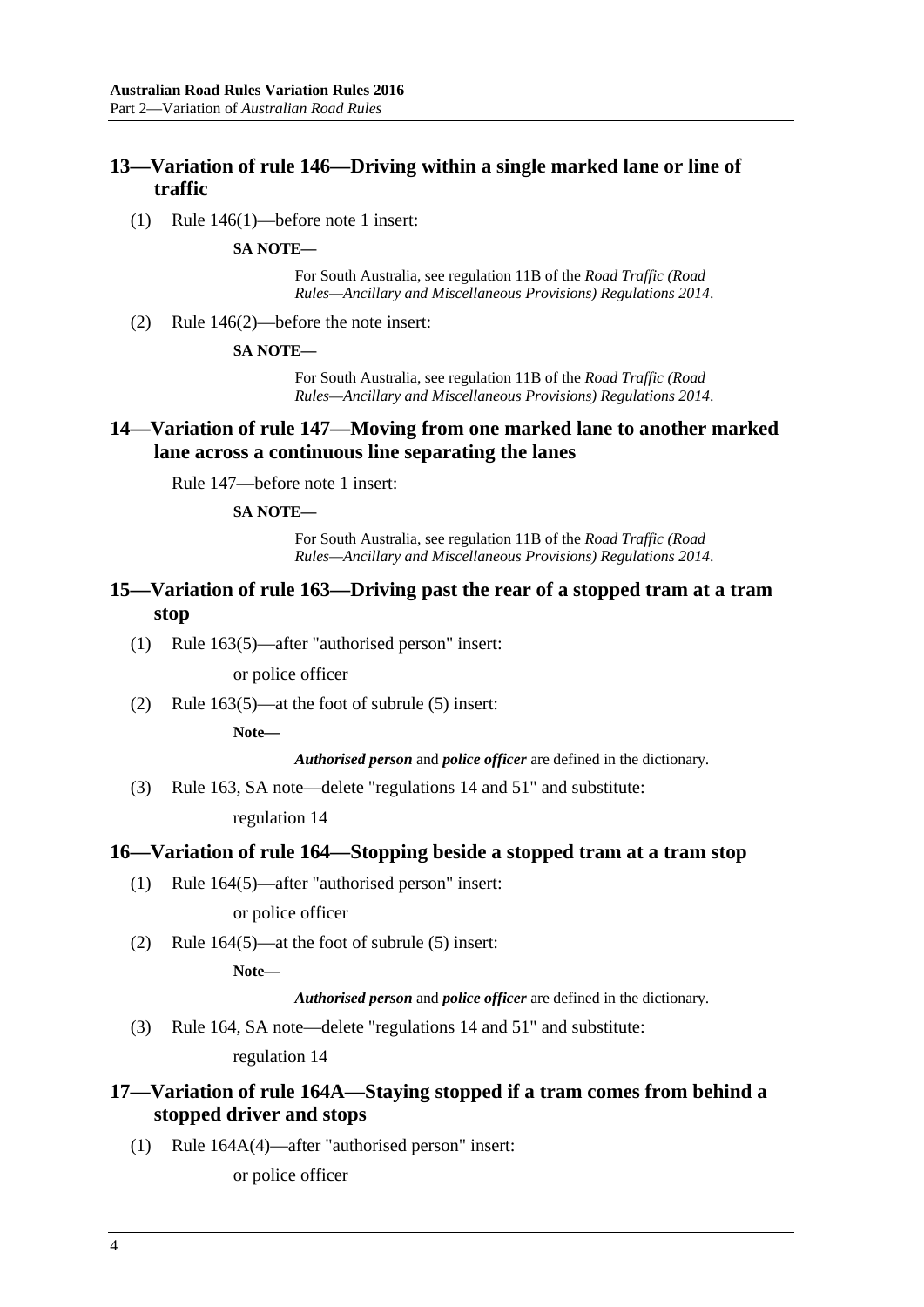(2) Rule 164A(4)—at the foot of subrule (4) insert:

**Note—**

*Authorised person* and *police officer* are defined in the dictionary.

(3) Rule 164A, SA note—delete "regulations 14 and 51" and substitute:

regulation 14

### <span id="page-4-0"></span>**18—Variation of rule 207—Parking where fees are payable**

(1) Rule 207(1), SA note—after "*[Road Traffic \(Road Rules—Ancillary and Miscellaneous](http://www.legislation.sa.gov.au/index.aspx?action=legref&type=act&legtitle=Road%20Traffic%20(Road%20Rules%E2%80%94Ancillary%20and%20Miscellaneous%20Provisions)%20Regulations%202014)  [Provisions\) Regulations](http://www.legislation.sa.gov.au/index.aspx?action=legref&type=act&legtitle=Road%20Traffic%20(Road%20Rules%E2%80%94Ancillary%20and%20Miscellaneous%20Provisions)%20Regulations%202014) 2014*" insert:

and section 86A of the *[Road Traffic Act](http://www.legislation.sa.gov.au/index.aspx?action=legref&type=act&legtitle=Road%20Traffic%20Act%201961) 1961*

(2) Rule 207(2), SA note—after "*[Road Traffic \(Road Rules—Ancillary and Miscellaneous](http://www.legislation.sa.gov.au/index.aspx?action=legref&type=act&legtitle=Road%20Traffic%20(Road%20Rules%E2%80%94Ancillary%20and%20Miscellaneous%20Provisions)%20Regulations%202014)  [Provisions\) Regulations](http://www.legislation.sa.gov.au/index.aspx?action=legref&type=act&legtitle=Road%20Traffic%20(Road%20Rules%E2%80%94Ancillary%20and%20Miscellaneous%20Provisions)%20Regulations%202014) 2014*" insert:

and section 86A of the *[Road Traffic Act](http://www.legislation.sa.gov.au/index.aspx?action=legref&type=act&legtitle=Road%20Traffic%20Act%201961) 1961*

### <span id="page-4-1"></span>**19—Variation of rule 245—Riding a bicycle**

Rule 245(a)—delete "sit" and substitute:

be

# <span id="page-4-2"></span>**20—Variation of rule 250—Riding on a footpath or shared path**

- (1) Rule 250(1), SA note—delete the SA note
- (2) Rule 250—after subrule (1), including the note, insert:
	- (1A) The rider does not have to comply with subrule (1) if—
		- (a) the rider is carrying a medical certificate that states a medical practitioner believes the rider should be allowed to ride on the footpath because of a medical condition that the rider has; and
		- (b) the rider is complying with any conditions stated in the medical certificate; and
		- (c) no other law of this jurisdiction states that this subrule does not apply.

**Note—**

*Medical certificate* and *medical practitioner* are defined in the dictionary.

- (1B) Also, the rider does not have to comply with subrule (1) if—
	- (a) the rider is with another rider who is riding on a footpath; and
	- (b) the other rider is—
		- (i) carrying a medical certificate that states a medical practitioner believes the rider should be allowed to ride on the footpath because of a medical condition that the rider has; or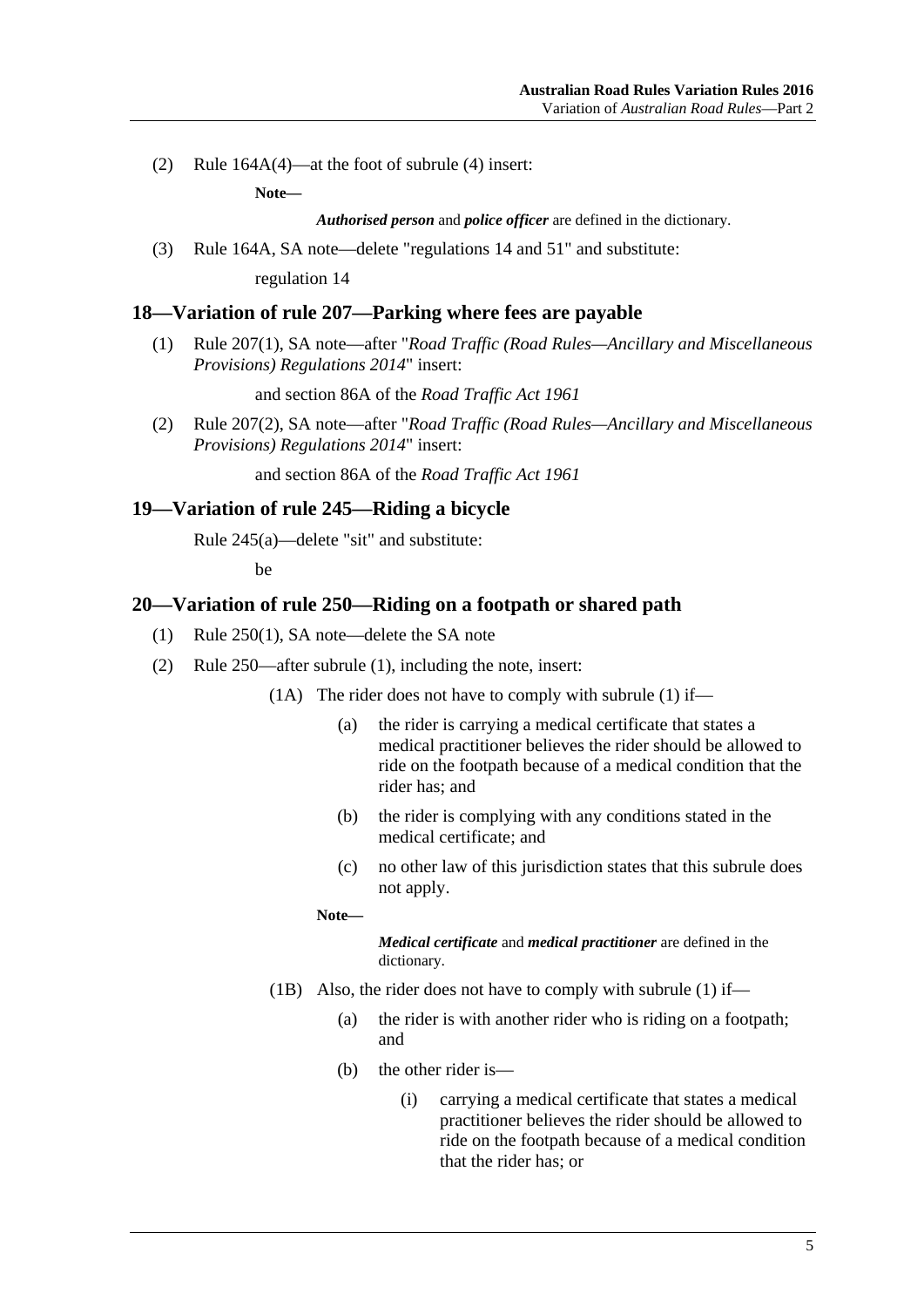- (ii) a child under 12 years of age.
- (1C) However, the rider is exempt under subrule (1A) or (1B) only if the rider who is carrying the medical certificate immediately produces the medical certificate when an authorised person or police officer asks to see the certificate.

**Note—**

*Authorised person*, *medical certificate*, *medical practitioner* and *police officer* are defined in the dictionary.

# <span id="page-5-0"></span>**21—Insertion of rule 262A**

After rule 262 insert:

# **262A—Proceeding when bicycle crossing light is green**

(1) The rider of a bicycle who is crossing at an intersection, or another place on a road, with bicycle crossing lights and traffic lights must comply with this rule.

Offence provision.

**Note—**

*Bicycle crossing lights*, *intersection* and *traffic lights* are defined in the dictionary.

(2) If the bicycle crossing lights show a green bicycle crossing light, the rider may cross even though the traffic lights show a red traffic light or yellow traffic light.

**Note—**

*Bicycle crossing lights*, *green bicycle crossing light*, *red traffic light*, *straight ahead*, *traffic lights* and *yellow traffic light* are defined in the dictionary.

# <span id="page-5-1"></span>**22—Variation of rule 266—Wearing of seatbelts by passengers under 16 years old**

- (1) Rule 266—after subrule (2B), including the notes, insert:
	- (2C) A passenger does not have to comply with subrules (2), (2A) and  $(2B)$  if-
		- (a) the driver is carrying a medical certificate that states a medical practitioner believes the passenger should not be restrained in any of the ways described in those subrules because of a medical condition or disability that the passenger has; and
		- (b) the passenger is properly restrained in a child restraint that has been designed for, and is suitable for use by, the passenger or a person with the same medical condition or disability as the passenger; and
		- (c) the driver is complying with any conditions stated in the medical certificate; and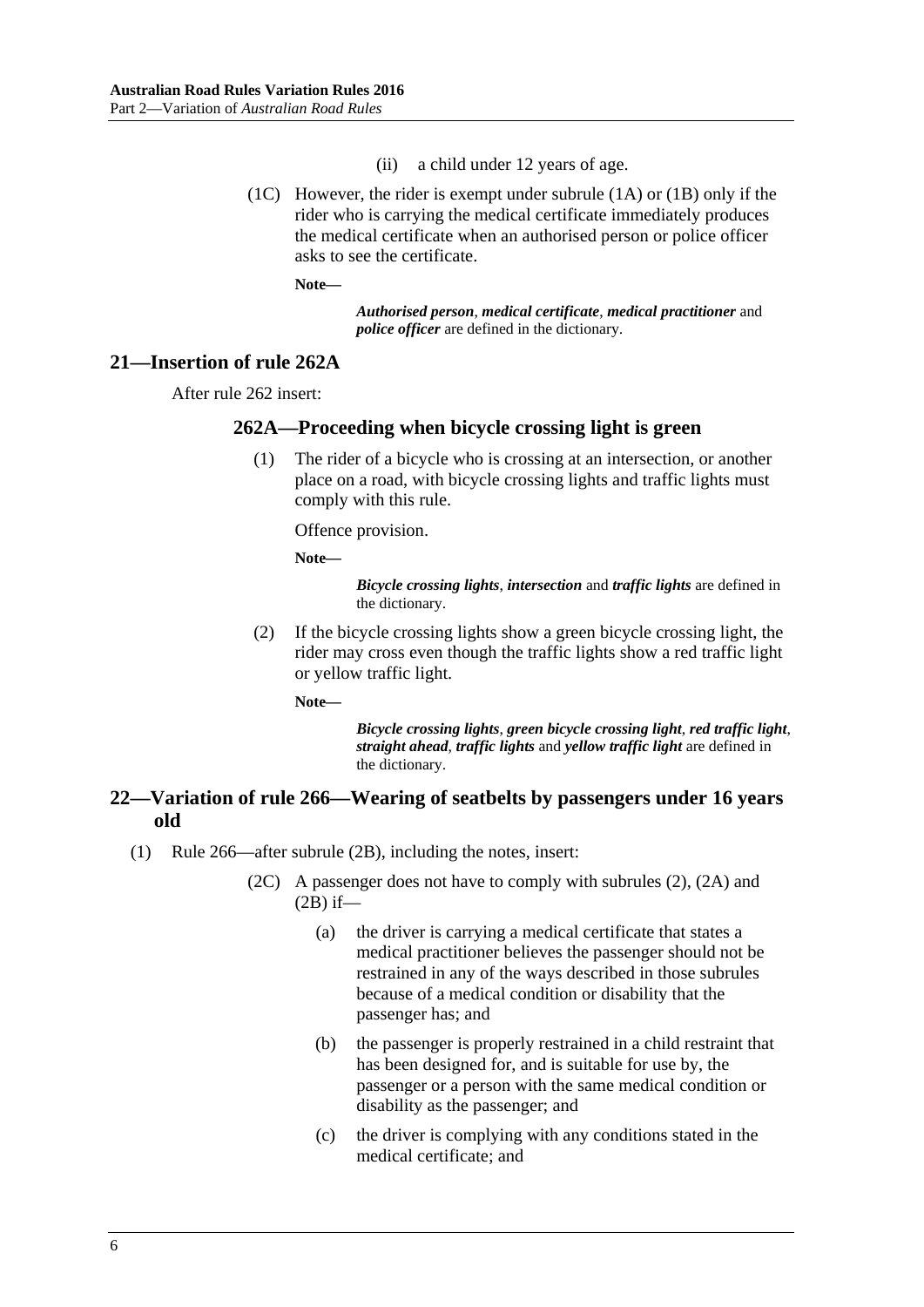(d) no other law of this jurisdiction states that this subrule does not apply.

**Note—**

*Medical certificate* and *medical practitioner* are defined in the dictionary.

(2D) However, the passenger is exempt under subrule (2C) only if the driver immediately produces the medical certificate when an authorised person or police officer asks to see the certificate. **Note—**

*Authorised person* and *police officer* are defined in the dictionary.

- (2) Rule 266—after subrule (3A), including the example, insert:
	- (3B) The driver does not have to comply with subrule (3) or (3A) if—
		- (a) the driver is carrying a medical certificate that states a medical practitioner believes the passenger should be in the front row of the vehicle because of a medical condition that the passenger has; and
		- (b) the driver is complying with any conditions stated in the medical certificate; and
		- (c) no other law of this jurisdiction states that this subrule does not apply.

**Note—**

*Medical certificate* and *medical practitioner* are defined in the dictionary.

(3C) However, the driver is exempt under subrule (3B) only if the driver immediately produces the medical certificate when an authorised person or police officer asks to see the certificate.

**Note—**

*Authorised person* and *police officer* are defined in the dictionary.

## <span id="page-6-0"></span>**23—Variation of rule 267—Exemptions from wearing seatbelts**

(1) Rule 267(3)(a)—before "certificate" second occurring insert:

medical

- (2) Rule 267(3A) and (4)—delete subrules (3A) and (4), including the notes, and substitute:
	- (3A) A person who is in, or on, a motor vehicle is exempt from wearing a seatbelt if—
		- (a) the person or, if the person is a passenger, the driver of the vehicle is carrying a medical certificate that states a medical practitioner believes the person should not wear a seatbelt because of a medical condition that the person has; and
		- (b) the person is complying with any conditions stated in the medical certificate; and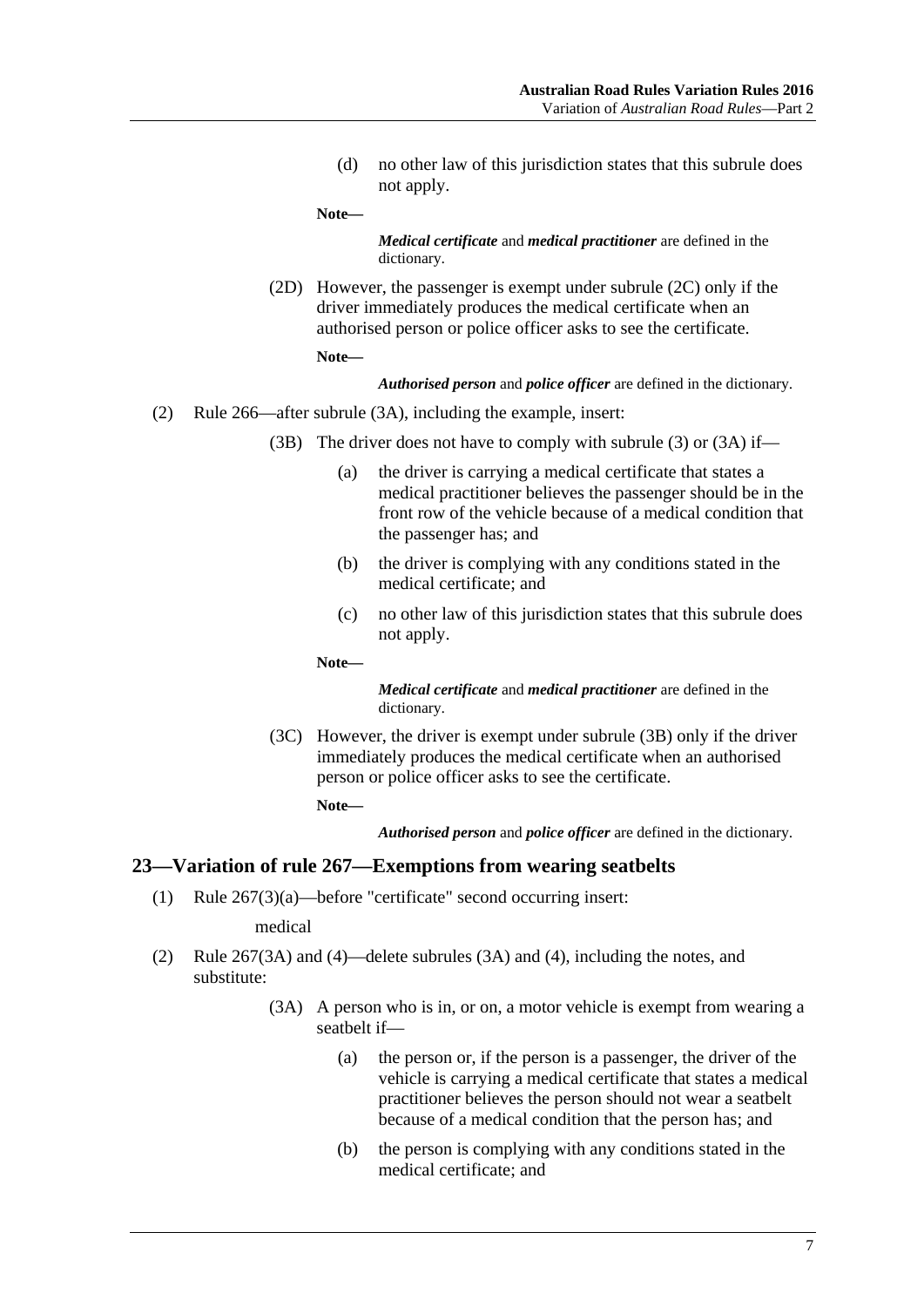(c) no other law of this jurisdiction states that this subrule does not apply.

**Note—**

*Medical certificate* and *medical practitioner* are defined in the dictionary.

(4) However, the person is exempt under subrule (3) or (3A) only if the person who is carrying the medical certificate immediately produces the medical certificate when an authorised person or police officer asks to see the certificate.

**Note—**

*Authorised person* and *police officer* are defined in the dictionary.

#### <span id="page-7-0"></span>**24—Variation of rule 270—Wearing motor bike helmets**

Rule 270—after subrule (1), including the note, insert:

- (1A) However, the rider of a motor bike that is moving, or is stationary but not parked, is exempt from wearing an approved motor bike helmet if—
	- (a) the motor bike's engine is not on; and
	- (b) the rider is pushing the motor bike; and
	- (c) in the circumstances, it is safe for the rider not to wear the helmet.

#### <span id="page-7-1"></span>**25—Variation of rule 271—Riding on motor bikes**

(1) Rule 271(1)(c)—after "footrests" insert:

#### or footboard

- (2) Rule 271—after subrule (1), including the note, insert:
	- (1A) Also, the rider of a motor bike that is moving may—
		- (a) stand on the motor bike's footrests or footboard designed for the rider's use if—
			- (i) the rider has both feet on the footrests or footboard; and
			- (ii) in the circumstances, it is safe for the rider to do so; or
		- (b) remove a foot from the footrest or footboard designed for the rider's use if—
			- (i) the rider is sitting on the rider's seat; and
			- (ii) at least 1 foot is on a footrest or footboard; and
			- (iii) in the circumstances, it is safe for the rider to do so.

**Note—**

*Motor bike* is defined in the dictionary.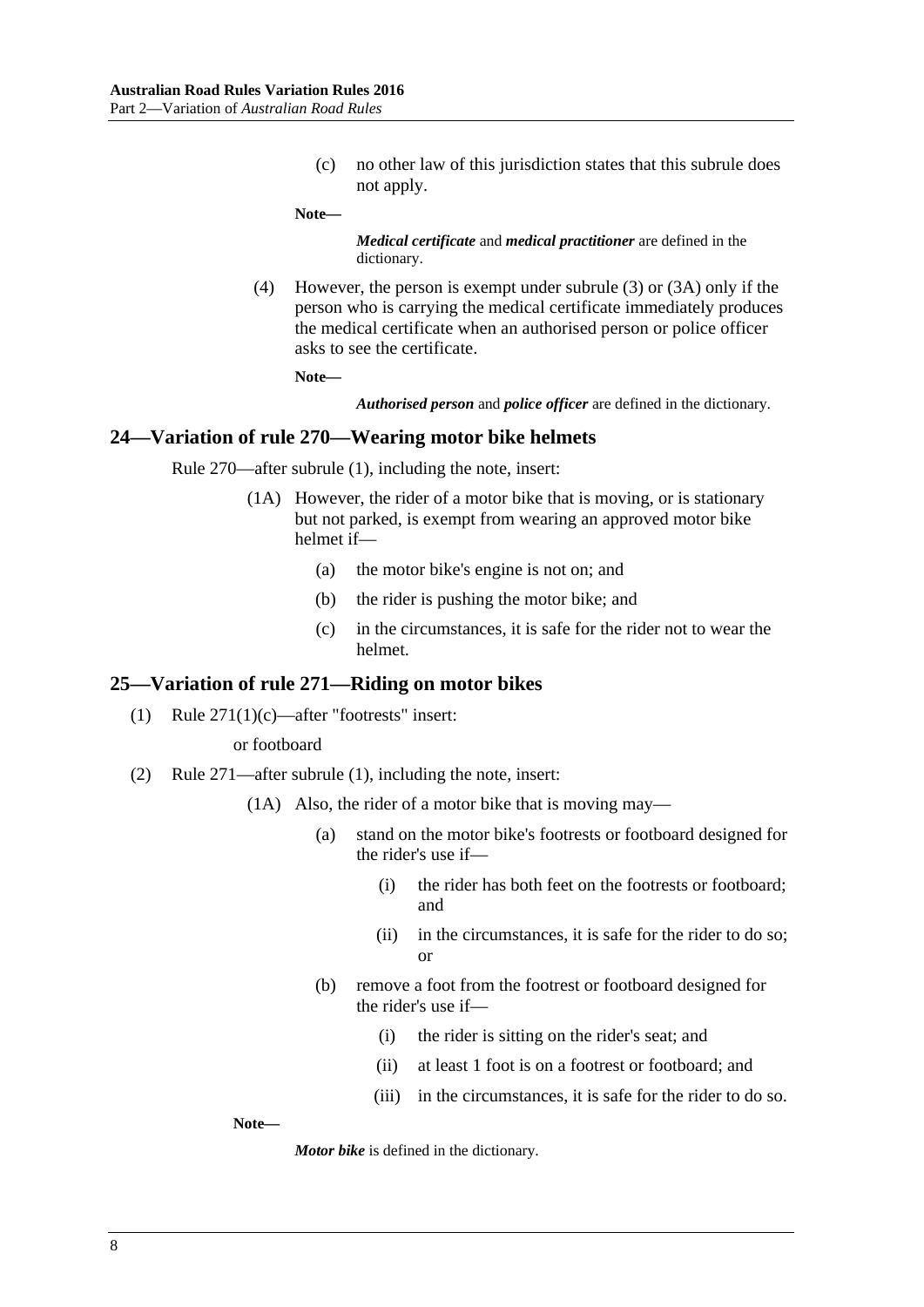(3) Rule 271(5B)—delete "motorbike" and substitute:

motor bike

# <span id="page-8-0"></span>**26—Variation of rule 299—Television receivers and visual display units in vehicles**

- (1) Rule 299(1)—delete "motor"
- (2) Rule 299(1), note—delete "*Motor vehicle* and *park* are" and substitute:

*Park* is

### <span id="page-8-1"></span>**27—Variation of rule 300—Use of mobile phones**

(1) Rule 300(1)(a)—delete "a phone call (other than a text message, video message, email or similar communication)" and substitute:

an audio phone call

(2) Rule 300(4)—after the definition of "*affixed to*" insert:

*audio phone call* does not include an email, text message, video call, video message or other similar communication;

### <span id="page-8-2"></span>**28—Variation of Dictionary**

(1) Dictionary—before the definition of *minibus zone* insert:

*medical certificate* means a certificate that—

- (a) is signed by a medical practitioner; and
- (b) states a date of issue; and
- (c) if another law of this jurisdiction does not exempt the medical certificate from displaying an expiry date—states an expiry date that is not more than 1 year after the date of issue; and
- (d) has not expired.

#### **SA NOTE—**

For South Australia, see regulation 57A of the *[Road Traffic \(Road](http://www.legislation.sa.gov.au/index.aspx?action=legref&type=act&legtitle=Road%20Traffic%20(Road%20Rules%E2%80%94Ancillary%20and%20Miscellaneous%20Provisions)%20Regulations%202014)  [Rules—Ancillary and Miscellaneous Provisions\) Regulations](http://www.legislation.sa.gov.au/index.aspx?action=legref&type=act&legtitle=Road%20Traffic%20(Road%20Rules%E2%80%94Ancillary%20and%20Miscellaneous%20Provisions)%20Regulations%202014) 2014*.

*medical practitioner* means a person registered under the *[Health Practitioner](http://www.legislation.sa.gov.au/index.aspx?action=legref&type=act&legtitle=Health%20Practitioner%20Regulation%20National%20Law%20(South%20Australia)%20Act%202010)  [Regulation National Law \(South Australia\) Act](http://www.legislation.sa.gov.au/index.aspx?action=legref&type=act&legtitle=Health%20Practitioner%20Regulation%20National%20Law%20(South%20Australia)%20Act%202010) 2010* to practise in the medical profession (other than as a student).

(2) Dictionary, definition of *turning lane*, note—delete ", *U-turn*"

**Note—**

As required by section 10AA(2) of the *[Subordinate Legislation Act](http://www.legislation.sa.gov.au/index.aspx?action=legref&type=act&legtitle=Subordinate%20Legislation%20Act%201978) 1978*, the Minister has certified that, in the Minister's opinion, it is necessary or appropriate that these rules come into operation as set out in these rules.